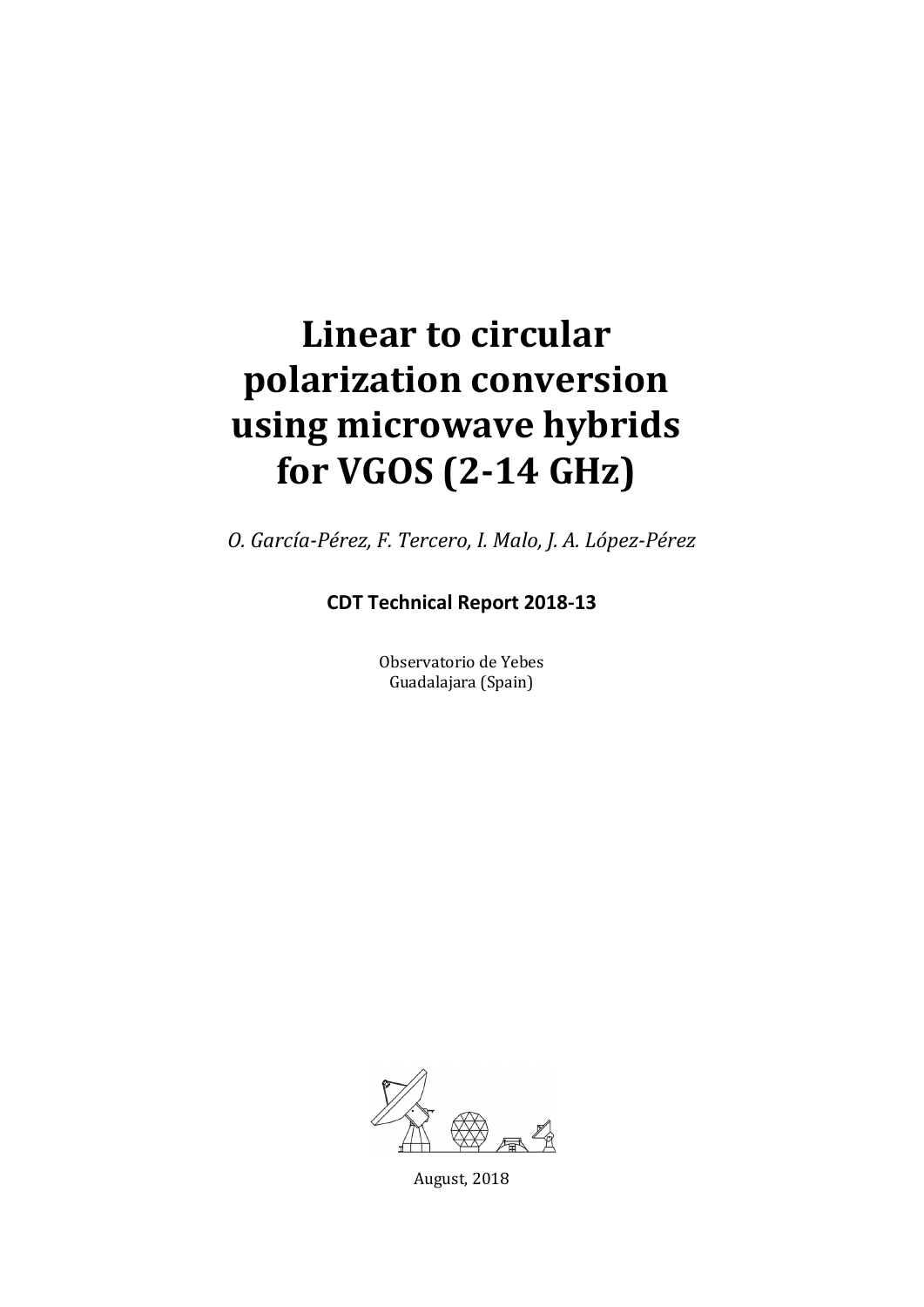# **1 Introduction**

VGOS (VLBI Global Observing Service, formerly VLBI2010) is the next generation of VLBI systems in which the traditional S/X stations are being replaced by modern wideband antennas covering the frequency range between 2 and 14 GHz with a single receiver [\[1\].](#page-8-0) For the implementation of the wideband feed antenna, most of the candidate designs are based on linearly polarized antennas, including Eleven [\[2\],](#page-8-1) quasi selfcomplementary (QSC) [\[3\],](#page-8-2) and quad-ridged flared horn (QRFH) [\[4\]](#page-8-3) feeds. Few exceptions, such as the Dyson conical quad-spiral array (DYQSA) [\[5\],](#page-8-4) are based on circularly polarized antennas, although in this case additional circuitry (i.e., wideband baluns and combiners) is required to get two single-ended output ports.

Radio astronomy observations, VLBI in particular, require receivers with dual circular polarization reception. Consequently, the use of linearly polarized feeds for VGOS could imply a conversion from linear to circular polarization at some point of the system. In particular, the following options may be considered: hardware at the front-end, or by digital reconstruction of the circular polarizations from linear ones [\[6\].](#page-8-5) This report deals with the first case, in which hybrid couplers are considered to directly convert the two linearly polarized signals from the feed into left- and right-handed circular polarizations (LHCP/RHCP). The axial ratio (or the corresponding cross-polar ratio) is used as figure of merit to evaluate the feasibility of this option.

# <span id="page-1-2"></span>**2 Conversion from linear to circular polarization**

In a general case, the electric field of a propagating electromagnetic wave traces out an ellipse in the plane normal to the direction of propagation. According to the notation used in [Fig. 2.1,](#page-1-0) the polarization ellipse is characterized by its maximum and minimum field values ( $OA$  and  $OB$ ), the sense of rotation, and the tilt angle ( $\tau$ ). The axial ratio ( $AR$ ) is defined as

<span id="page-1-1"></span>
$$
AR = \frac{\text{major axis}}{\text{minor axis}} = \frac{OA}{OB} = \frac{|E_{max}|}{|E_{min}|}
$$
\n(2.1)

According to the previous definition, pure circular polarization corresponds to  $|AR| = 1$ , and in the case of linear polarization the axial ratio goes to infinite. These are the two extreme conditions, so any other case corresponds to elliptical polarization with certain axial ratio  $1 \leq |AR| \leq \infty$ .



<span id="page-1-0"></span>Fig. 2.1: Representation of the polarization ellipse.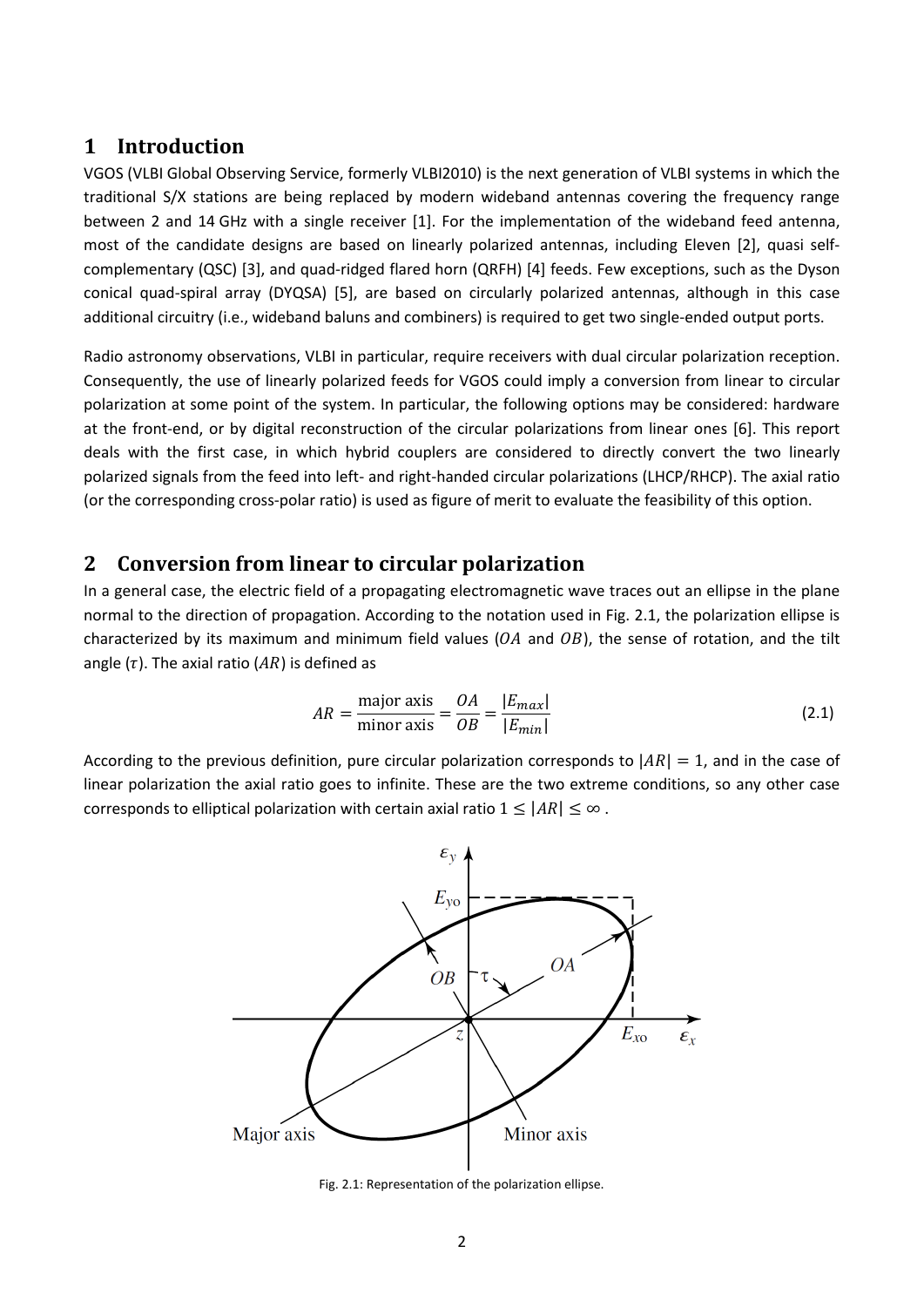The normalized electric field of a circularly polarized plane wave propagating along z-axis can be written as

<span id="page-2-0"></span>
$$
\bar{E} = (\hat{x} \pm j\hat{y})/\sqrt{2} \tag{2.2}
$$

where  $\pm$  indicates the sense of rotation. According to [\(2.2\),](#page-2-0) circular polarization can be obtained just by combining two equal and orthogonal linear excitations by adding  $\pi/2$  phase difference between them. This can be directly implemented by using a 3dB/90-deg hybrid coupler.

Since actual couplers unavoidably show magnitude and phase unbalances, the obtained polarization will generally be nearly but not purely circular. Another practical issue that should be addressed is the use of a pair of cables between the antenna ports and the coupler input ports that are not identical. This translates into phase unbalances, which may be significant at higher frequencies.

Let's consider a wave propagating along z-axis formed by the combination of two  $x$ - and y-polarized waves

<span id="page-2-1"></span>
$$
\overline{E_t} = E_{x0} \cdot e^{j\phi_x} \hat{x} + E_{y0} \cdot e^{j\phi_y} \hat{y}
$$
\n(2.3)

where  $E_{x0}$  and  $E_{y0}$  are the amplitudes, and  $\phi_x$  and  $\phi_y$  are the phases of each individual field. The corresponding major and minor axes can be obtained as [\[7\]](#page-8-6)

$$
OA = \sqrt{0.5\left(E_{x0}^2 + E_{y0}^2 + \sqrt{E_{x0}^4 + E_{y0}^4 + 2 \cdot E_{x0}^2 E_{y0}^2 \cos\left(2(\phi_y - \phi_x)\right)}\right)}
$$
  
\n
$$
OB = \sqrt{0.5\left(E_{x0}^2 + E_{y0}^2 - \sqrt{E_{x0}^4 + E_{y0}^4 + 2 \cdot E_{x0}^2 E_{y0}^2 \cos\left(2(\phi_y - \phi_x)\right)}\right)}
$$
\n(2.4)

which can be introduced in [\(2.1\)](#page-1-1) to calculate the corresponding axial ratio.

At this point, it can be useful to analyze the particular case in which a real 90-deg coupler is used to excite an antenna with dual linear polarization, and to obtain the axial ratio in terms of the magnitude and phase errors introduced by the component. Following the notation introduced in [\(2.3\),](#page-2-1) the errors in terms of amplitude (A) and phase ( $\Delta \phi$ ) can be expressed as

$$
A = E_{x0}/E_{y0}
$$
  
\n
$$
\Delta \phi = (\phi_y - \phi_x) - \pi/2
$$
\n(2.5)

so that the total electric field can be rewritten as

<span id="page-2-2"></span>
$$
\overline{E_t} = \hat{x} + Ae^{j(\pi/2 + \Delta\phi)}\hat{y}
$$
 (2.6)

It must be noted that the phase error  $\Delta \phi$  is defined as the difference between the phase unbalance of the two output ports of the coupler and the ideal 90 deg that it should provide. In this case, the axial ratio in dB can be obtained as

$$
AR_{\text{dB}} = 10 \cdot \log_{10} |AR|^2 = 10 \cdot \log_{10} \left| \frac{1 + A^2 + \sqrt{1 + A^4 + 2 \cdot A^2 \cos \left( 2 \left( \frac{\pi}{2} + \Delta \phi \right) \right)}}{1 + A^2 - \sqrt{1 + A^4 + 2 \cdot A^2 \cos \left( 2 \left( \frac{\pi}{2} + \Delta \phi \right) \right)}} \right| \text{ (dB)}
$$
(2.7)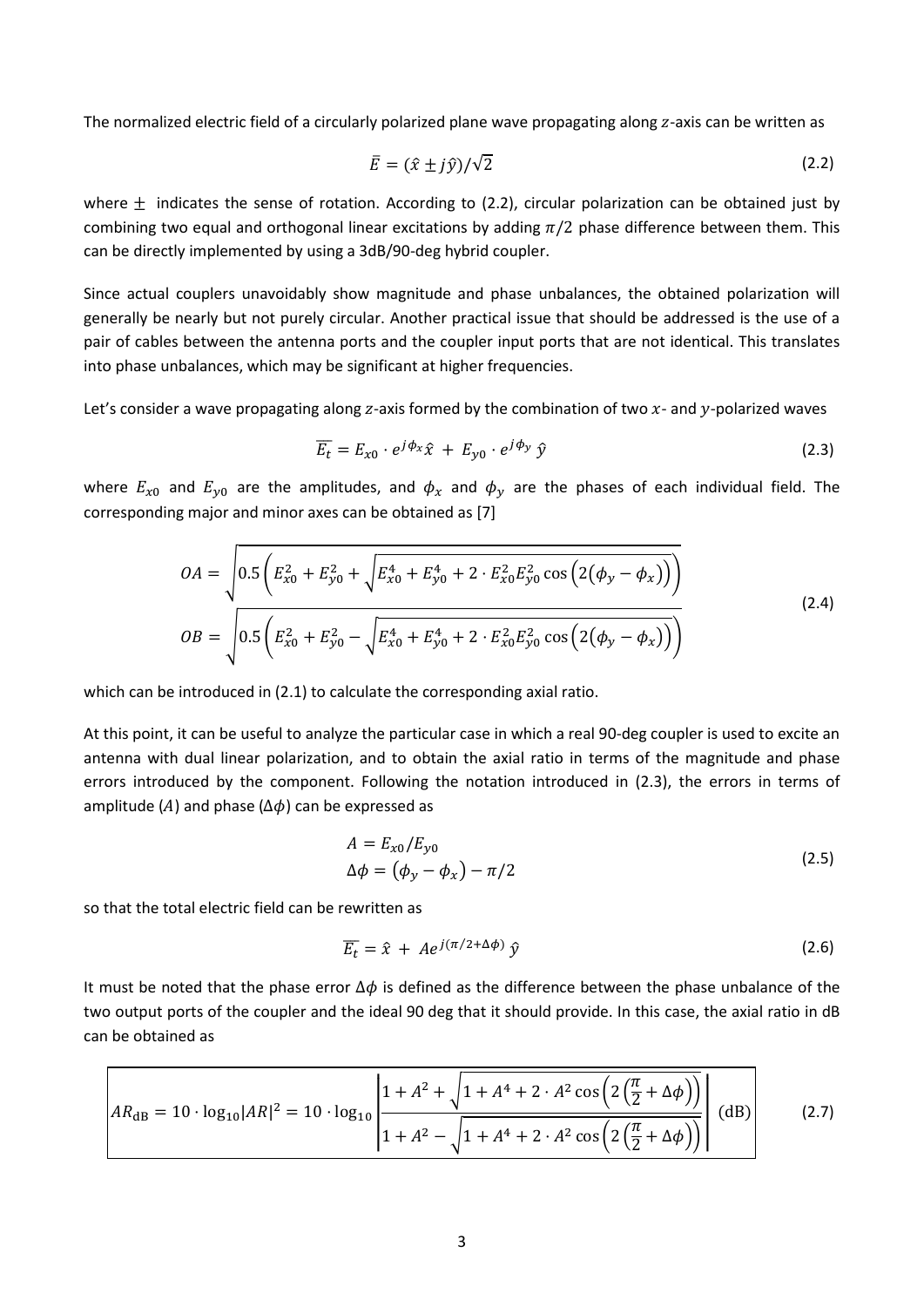A chart representing the axial ratio as a function of both amplitude and phase errors is shown in [Fig. 2.2.](#page-3-0)

Alternatively, a simpler but approximated formula for the axial ratio is given i[n \[8\]](#page-8-7)

$$
AR_{dB} \approx \sqrt{(A_{dB})^2 + 0.15^2 \cdot (\Delta \phi_{deg})^2} \text{ (dB)}
$$
 (2.8)

where  $A_{dB} = 10 \cdot \log_{10} A^2$ , and  $\Delta \phi_{dea}$  denotes the phase error in degrees. In some cases, this formula can be useful for rapid calculations by hand.



Fig. 2.2: Axial ratio as a function of amplitude and phase errors.

<span id="page-3-0"></span>In addition, it is possible to define the polarization purity in terms of the cross-polar level as

$$
XP_{dB} = 10 \cdot \log_{10} \left( \frac{|AR| - 1}{|AR| + 1} \right)^2
$$
 (dB) (2.9)

which denotes the discrimination between the circular co-polar and cross-polar components. The conversion chart between axial ratio and circular cross-polarization is represented i[n Fig. 2.3](#page-3-1) [\[9\].](#page-8-8)

<span id="page-3-1"></span>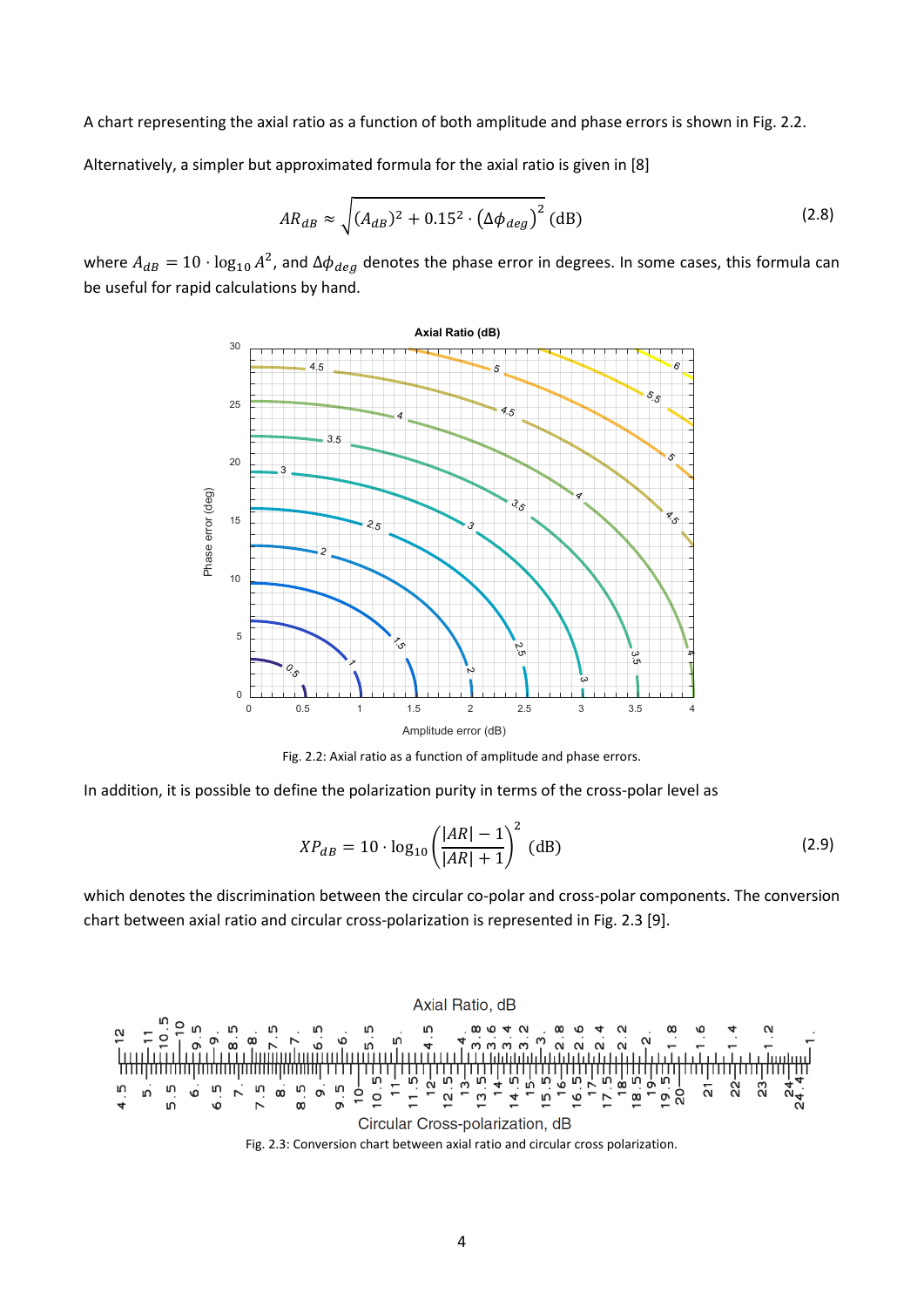# **3 Wideband hybrid couplers for VGOS**

Multioctave stripline hybrids are proposed as potential candidates to achieve circular polarization for the frequency range of VGOS (i.e., 2-14 GHz) [\[10\].](#page-8-9) This type of coupler has been specifically designed to operate at cryogenic temperatures. The measured performance of one of these devices is presented in [Fig. 3.1.](#page-4-0) Return loss is better than -20dB. The amplitude unbalance is lower than 0.9 dB, and the phase error is lower than 3 deg in the whole band.



Fig. 3.1: Measured performance of the 90-deg hybrid coupler for VGOS.

#### <span id="page-4-0"></span>**4 Estimated performance**

From the measured results of the hybrid, and based on the analysis presented in Section [2,](#page-1-2) it is possible to estimate the conversion to circular polarization that can be achieved with the coupler. For this purpose, the axial ratio has been evaluated using [\(2.7\)](#page-2-2) and has been plotted in [Fig. 4.1.](#page-5-0) Furthermore, the corresponding cross-polar discrimination is plotted in [Fig. 4.2.](#page-5-1) As in the isolated coupler the amplitude error dominates over the phase error, the axial ratio is well approximated by the amplitude unbalance. Consequently, the axial ratio is lower than 1 dB throughout the entire frequency band. In terms of cross-polar discrimination, this corresponds to -25 dB for the worst case.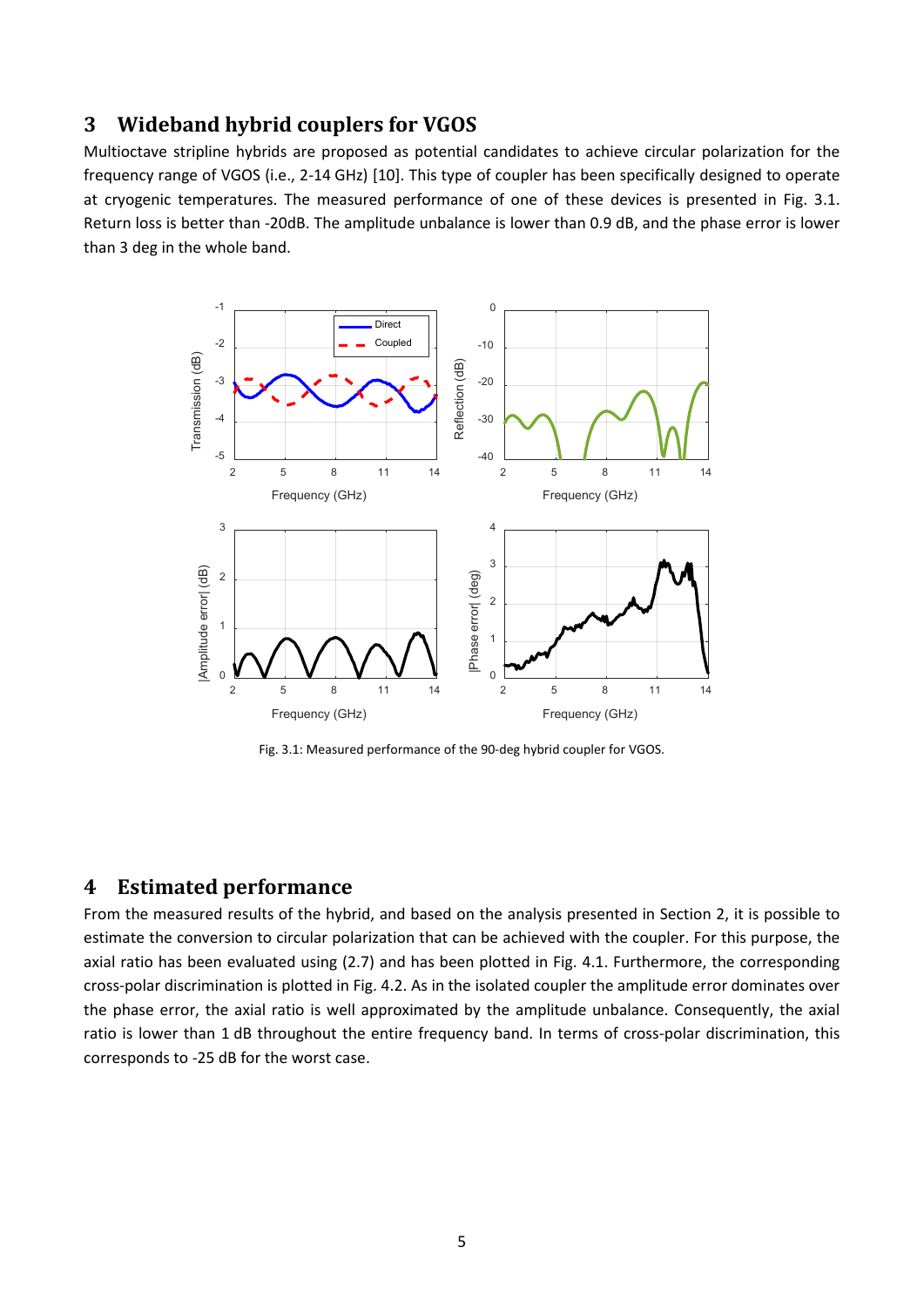

Fig. 4.1: Estimated axial ratio from the measured results of the coupler.

<span id="page-5-0"></span>

Fig. 4.2: Estimated cross-polar level from the measured results of the coupler.

<span id="page-5-1"></span>As it was stated before, another important aspect that should be considered in a practical implementation is the phase difference introduced by the two connecting cables between the hybrid ports and the dual linearly polarized antenna ports. The phase constant of a PTFE coaxial cable is represented in [Fig. 4.3.](#page-6-0) A difference in terms of length of 1 mm would correspond to phase difference of about 24 deg at 14 GHz. This term has direct effect on the axial ratio, since it is added as an extra term of the phase error. The axial ratio assuming differences of length between the connecting cables of 0.2, 0.5 and 1 mm is represented in [Fig. 4.4,](#page-6-1) and the corresponding cross-polar discrimination is represented in [Fig. 4.5.](#page-6-2) It can be observed how the effect of the cables is particularly noticeable at the higher part of the band.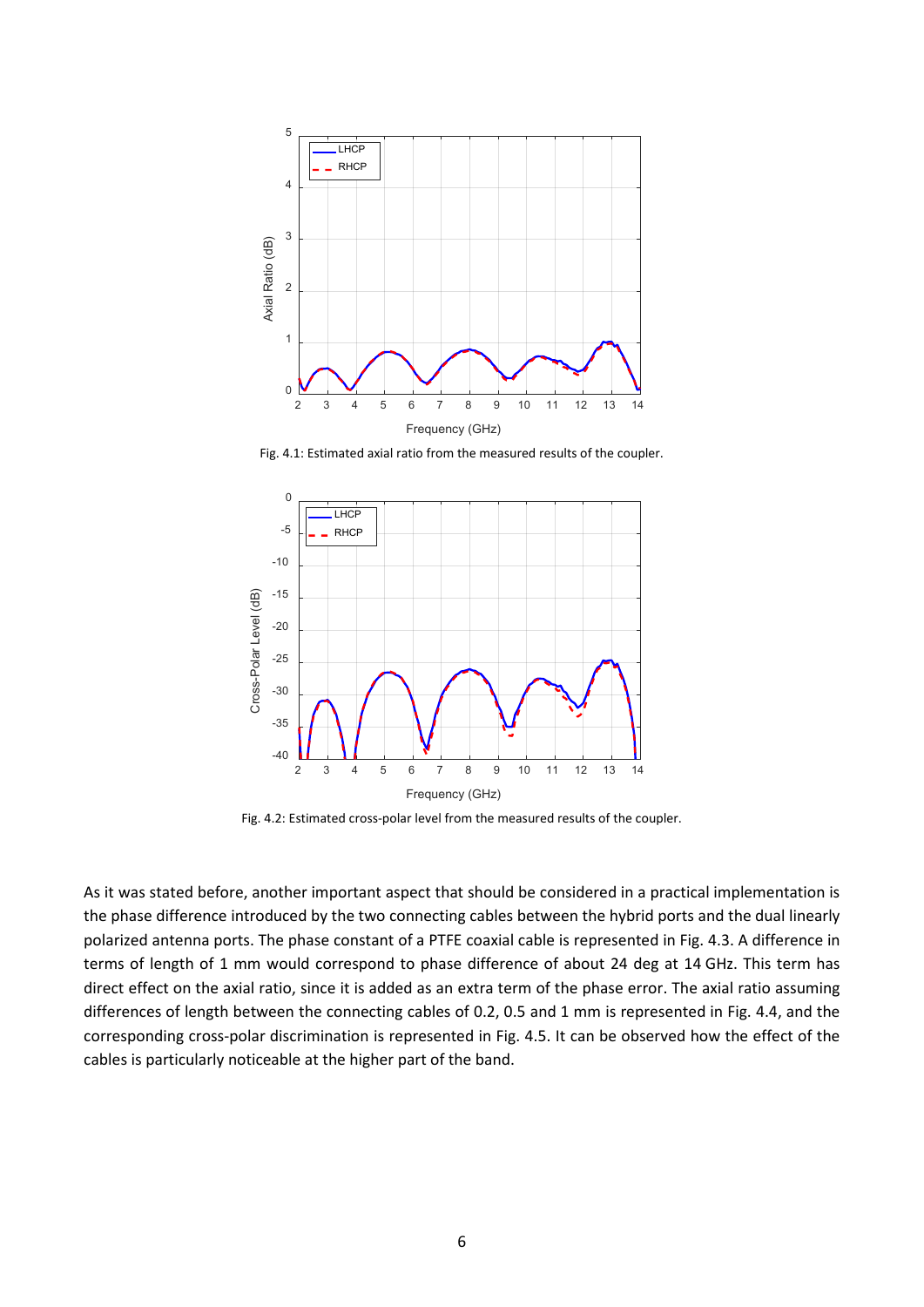

Fig. 4.3: Phase constant of a PTFE coaxial cable.

<span id="page-6-0"></span>

<span id="page-6-1"></span>Fig. 4.4: Estimated axial ratio assuming differences in length  $\Delta L$  between the connecting cables.



<span id="page-6-2"></span>Fig. 4.5: Estimated cross-polar level assuming differences in length  $\Delta L$  between the connecting cables.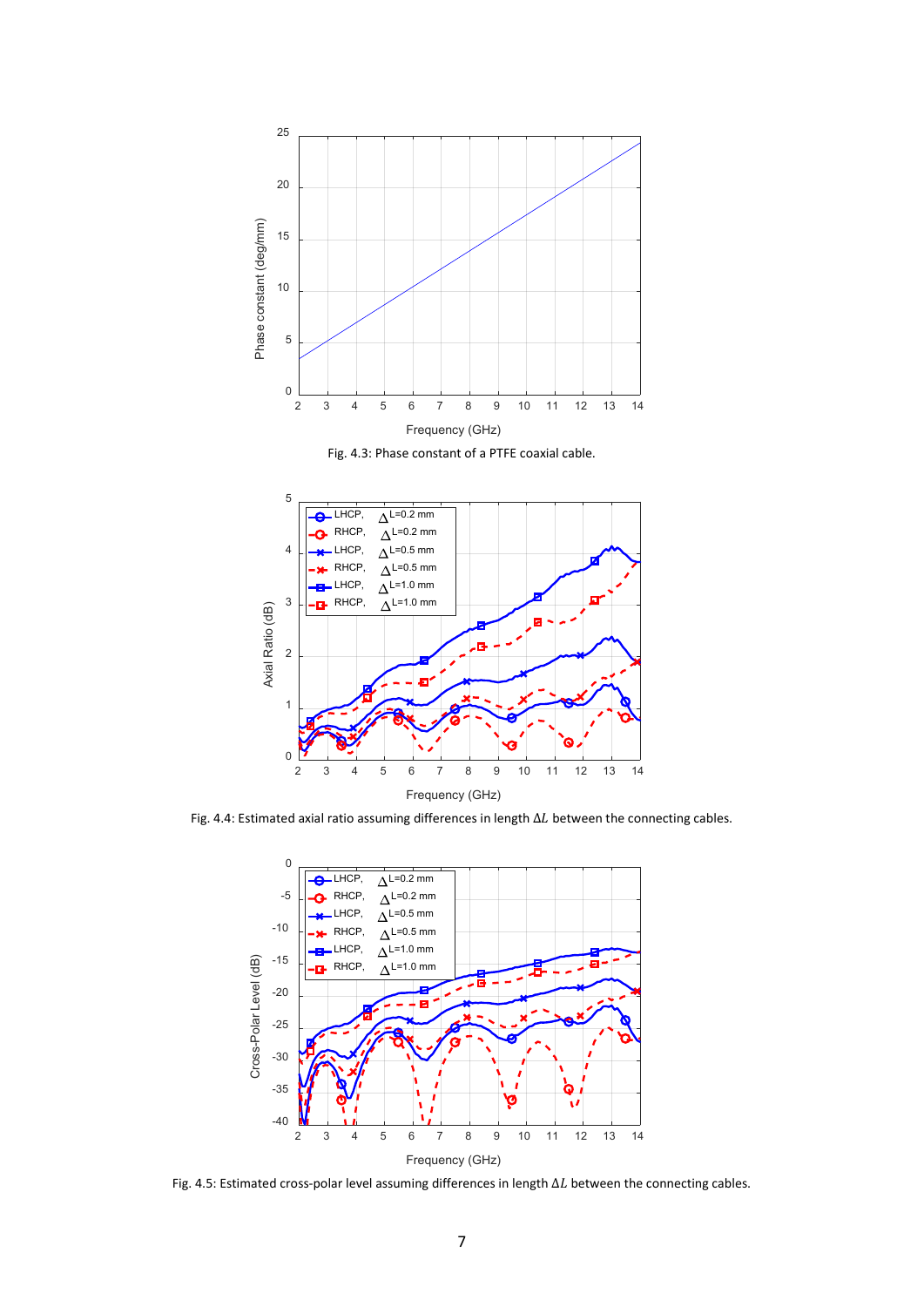# **5 Noise contribution**

Finally, the noise contribution from this device to the receiver noise has been computed from actual measurements in Yebes laboratories. [Fig. 5.1](#page-7-0) shows the performance of a single-ended cryogenic LNA and a balanced LNA which uses this kind of 3dB/90deg hybrids. The difference in performance of these LNAs is a good estimation of the hybrid's noise contribution. It can be seen that the increment is 1-3 Kelvin in the range 2-14 GHz.



<span id="page-7-0"></span>Fig. 5.1: Measured noise temperatures of cryogenic single-ended and balanced LNAs.

### **6 Conclusion**

The use of wideband hybrid couplers to obtain circular polarization in a radio astronomy receiver using dual linear polarization antennas has been analyzed and evaluated. In particular, the frequency range of the VGOS project, i.e. 2-14 GHz, has been considered. Currently available couplers would allow typical values of axial ratio better than 1 dB. Nevertheless, such values are valid as far as the connecting cables are identical. It has been shown that length differences in the order of tenths of millimeter can introduce significant phase errors at high frequencies, which would degrade the overall axial ratio.

In addition, there is a little degradation in terms of noise performance (1-3 Kelvin). This degradation can be assumed if the benefits of having circular polarization using hardware are greater than using software.

Therefore, the ease and accuracy of software circular polarization recovery should be compared with this hardware option in order to select the best solution for VGOS.